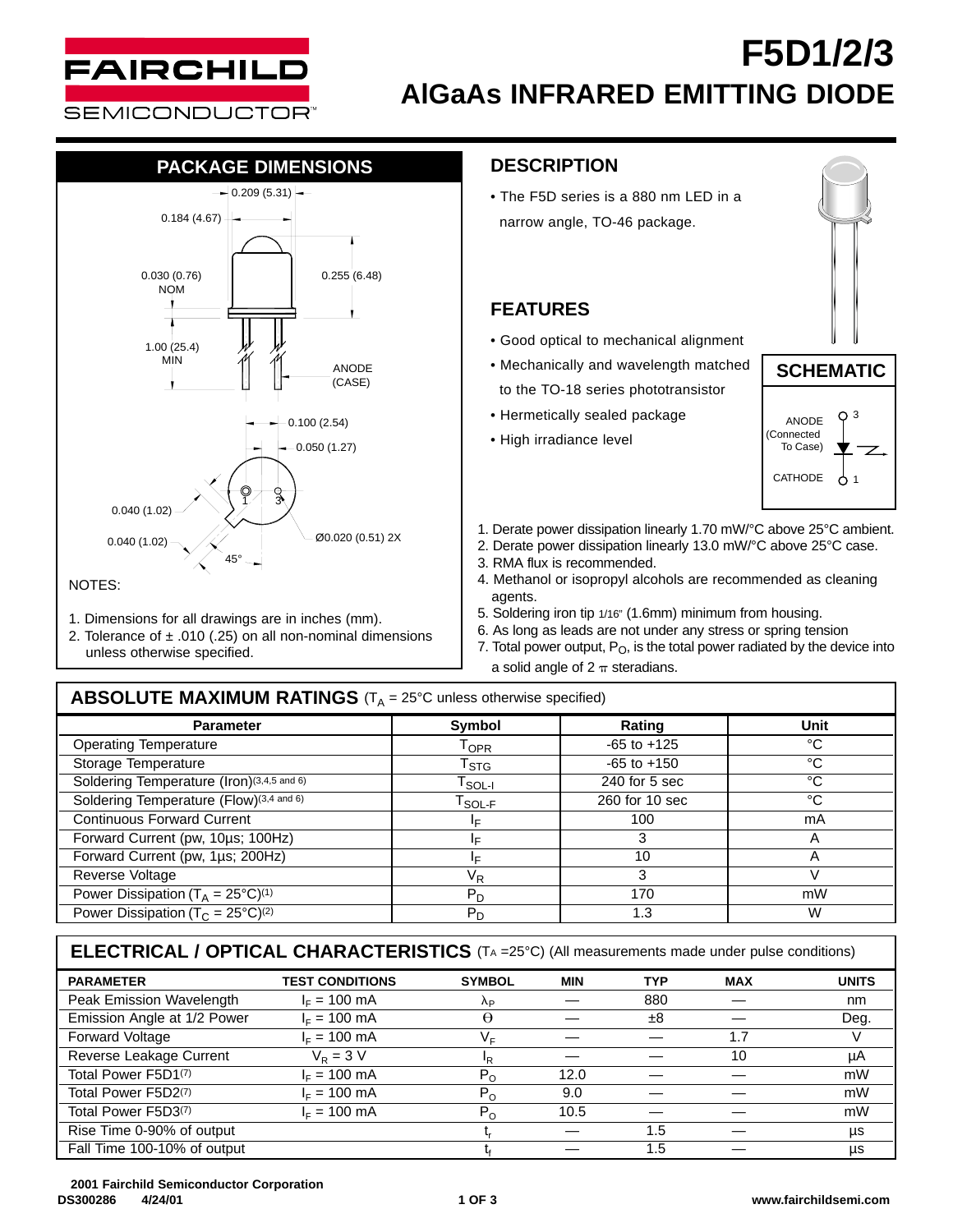

## **F5D1/2/3 AlGaAs INFRARED EMITTING DIODE**

**Figure 1. Power Output vs. Input Current**





 $T_A$ , AMBIENT TEMPERATURE (°C)

**Figure 3. Forward Voltage vs. Temperature**



**Figure 5. Output vs. Input with L14G Detector**



**Figure 4. Typical Radiation Pattern**



θ, DISPLACEMENT FROM OPTICAL AXIS (DEGREES)

#### **Figure 6. Output vs. Wavelength**



λ, WAVE LENGTH (nm)